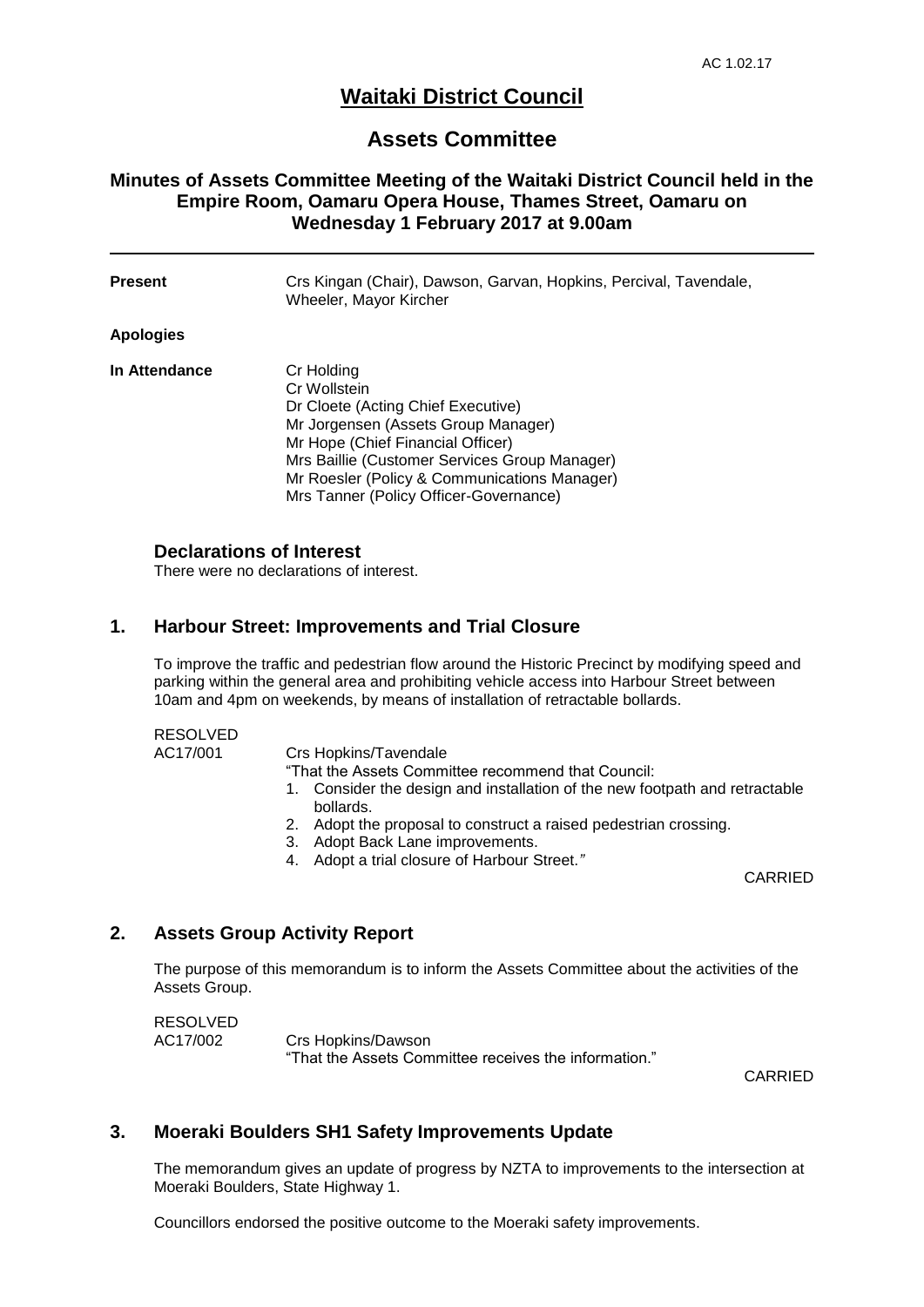AC17/003 Mayor Kircher/Cr Hopkins "That the Assets Committee receives the information."

#### CARRIED

Meeting adjourned at 9.24am and will address public excluded items following Community Services and Customer Services Committee meetings. Meeting reconvened at 10.46am.

RESOLVED

AC17/004 Cr Hopkins/Mayor Kircher "That the public be excluded from the following part of the proceedings of this meeting, namely:

- Lease of Land
- Underfloor Insulation of Council Owned Residential Rental Housing.
- Harbour Land."

#### CARRIED

"The general subject of each matter to be considered while the public is excluded; the reasons for passing this resolution in relation to each matter, and the specific grounds under Section 48(1) of the Local Government Official Information and Meetings Act 1987 for the passing of this resolution are as follows:

| General subject of each matter<br>to be considered                                                                                                 | Reason for passing this resolution in relation to each<br>matter - Section 48(1)                                                                                                                                                                 |
|----------------------------------------------------------------------------------------------------------------------------------------------------|--------------------------------------------------------------------------------------------------------------------------------------------------------------------------------------------------------------------------------------------------|
| Public Excluded:<br>Lease of Land<br>Underfloor Insulation of Council Owned<br>٠<br><b>Residential Rental Housing</b><br>Harbour Land<br>$\bullet$ | To protect the privacy of natural persons.<br>Section $48(1)(a)$<br>(The disclosure of the information would cause<br>unnecessary personal embarrassment to the persons<br>concerned).                                                           |
|                                                                                                                                                    | To enable the Council to carry out commercial<br>negotiations without prejudice or disadvantage.<br>Section $48(l)(a)$<br>(Premature disclosure of the information would<br>detrimentally affect the Council's position in the<br>negotiations). |

These resolutions are made in reliance on Section 48(1) of the Local Government Official Information and Meetings Act 1987 and the particular interest or interests protected by Section 6 or Section 7 of the Act or Section 6 or Section 7 or Section 9 of the Official Information Act 1982, as the case may require, which would be prejudiced by holding of the whole or the relevant part of the proceedings of the meeting in public are as shown above (in brackets) with respect to each item."

#### **Refer to Public Excluded Minutes**

RESOLVED

AC17/008 Mayor Kircher/Cr Tavendale

"That Council resumes in open meeting and decisions made in public excluded session are confirmed and made public as and when required."

CARRIED